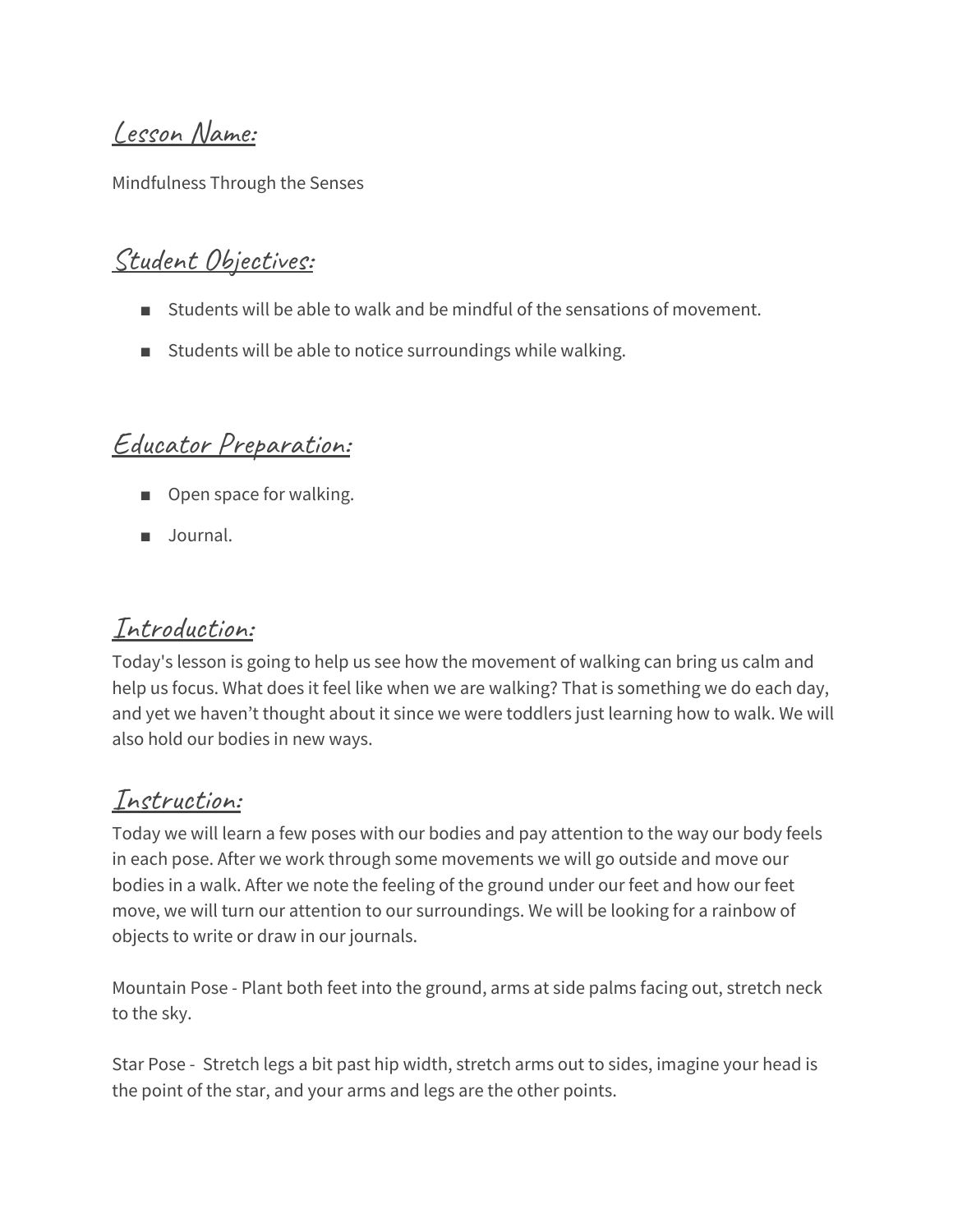Tree Pose - Place your foot on the inside of your leg, palms together at chest level, stand up straight.

Sun Salutation - Legs planted in the ground, arms up and out over your head as you inhale, down to your sides on the exhale.

Butterfly - Sitting on the ground, tailbone planted, feet together, rest hands on feet, sit up straight.

### Interaction:

We have discussed what mindfulness is and how it can help us be in the moment or relaxed. Today we are going to use some other senses to be mindful. First we are going to pay close attention to how our bodies feel as we move them in new ways called yoga poses.

First we will stand in a comfortable space. We will make sure no one is right beside us so we can move without hitting anyone.

We will take a few minutes to go through the following poses: mountain, star, tree, sun and butterfly. We will call attention to how our body feels in each pose.

We will then walk outside to start our rainbow walk. Each child can take a journal with them for a walk or they can journal when we return from the walk. For the first few minutes we will practice walking 10 steps forward, keeping our eyes on the ground a few feet in front of us as we move. There is no talking during this movement. We will call attention to our movements. How straight do we stand? Does our heel or toe touch the ground first? How does the ground feel under our feet? Do we walk heavily or softly? Can we hear our steps?

After we practice walking we will take 10 minutes to walk looking for a rainbow of objects. (red, orange, yellow, green, blue, indigo, violet). Objects found can be drawn or written about in our journals or on the page given.

## Closure:

After the walk, I want everyone to find a place to reflect. We can reflect on all we saw, heard and felt by writing about it or drawing it. When we recall these sights/sounds/feelings we are living in the moment. Sometimes taking in every aspect of what you see keeps you in the